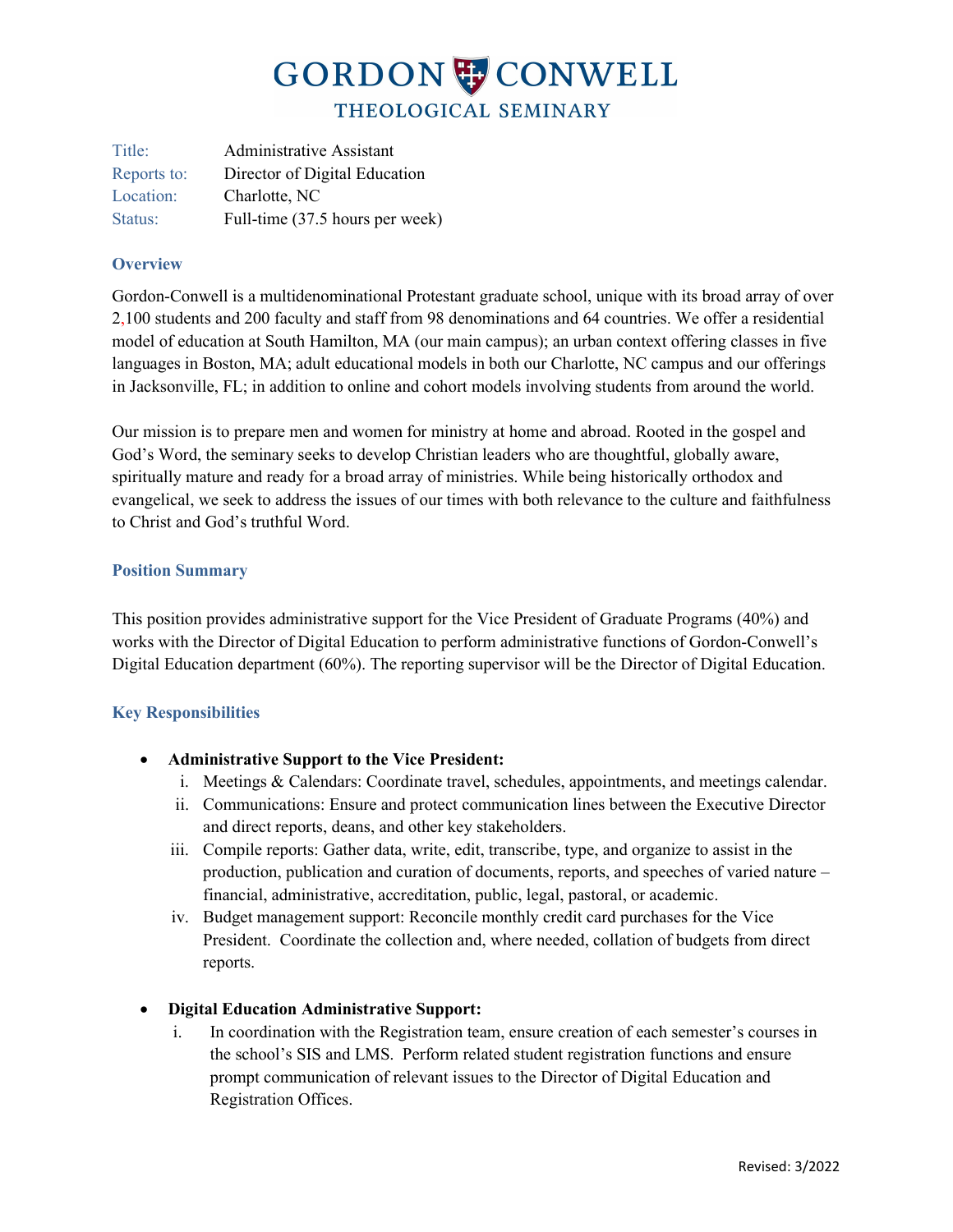# GORDON CONWELL THEOLOGICAL SEMINARY

- ii. Provide weekly enrollment reports to the Digital Education and Registration teams.
- iii. Provide required information to Human Resources for contract generation and stipend payment for faculty teaching Digital classes.
- iv. Assist the Director of Digital Ed in the recruitment, onboarding and oversight of student workers.
- **User Support:** Monitor incoming customer service requests for Teaching and Learning and direct them to the appropriate parties. Help make the Digital Education space (physically and virtually) a welcoming environment for users of educational technology resources at Gordon-Conwell.
- Perform other duties as necessary.

## **Required Competencies**

- **Administrative skills:** Soundly developed administrative and clerical skills, including organizational and coordination skills to serve a multi-site office.
- **Discernment:** Clear recognition and significance of confidentiality in the activities of the campus and VP's Office.
- **Customer Service:** Strong customer service skills with the ability to demonstrate empathy with coworkers and constituents.
- **Communication and Interpersonal Effectiveness:** Must have strong written and verbal communication skills. Demonstrated ability to collaborate and serve in a team environment that requires collegiality and regular collaboration across multiple locations.
- **Technical Knowledge:** Experience with student information or similar system in a capacity accessing student records, course records, and creating and modifying data preferred. Competency with Microsoft Office, prioritizing Word and Excel. Ability to use web conferencing software (e.g., Zoom) preferred.
- **Reporting and Monitoring**: Ability to generate reports using reporting software and to monitor enrollment and attrition data while flagging anomalies preferred.
- Clear understanding of the mission of the Seminary and willingness to abide by the Community Life Statement of GCTS.

### **Education and Experience**

- Bachelor's degree required, master's level preferred.
- 2+ years of office management or general administrative experience preferred.
- 2+ years experience in customer service is strongly preferred.
- Knowledge of Gordon-Conwell and its various academic programs is helpful.

### **Application Process**